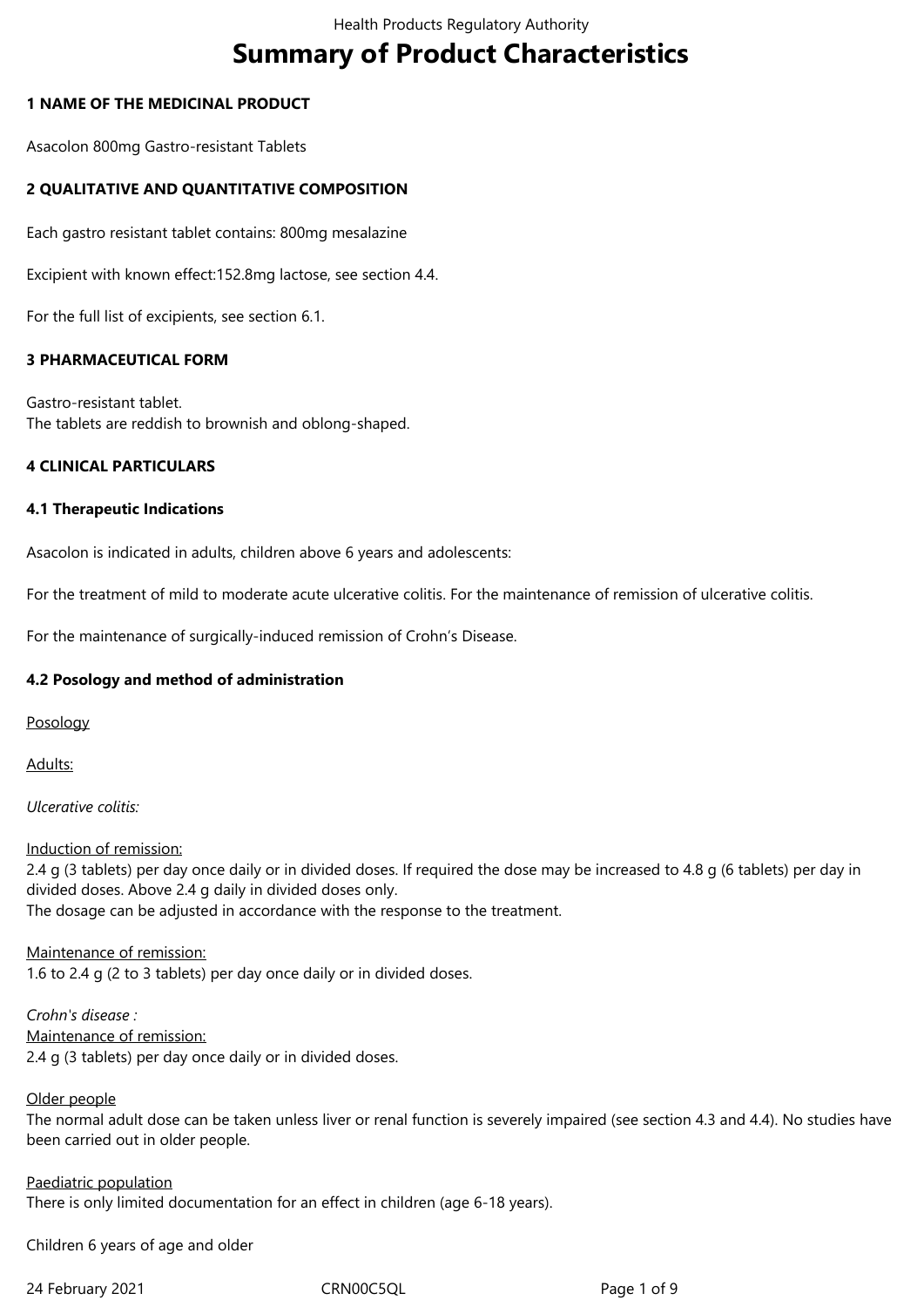- *Active disease*: To be determined individually, starting with 30-50 mg/kg/day in divided doses. Maximum dose: 75 mg/kg/day in divided doses. The total dose should not exceed 4.0 g/day.
- *Maintenance treatment*: To be determined individually, starting with 15-30 mg/kg/day in divided doses. The total dose should not exceed 2.0 g/day.

Method of administration: oral.

The tablets must be swallowed whole preferably with some liquid before food intake.

They must not be chewed, crushed or broken before swallowing.

If one or more doses have been missed, the next dose is to be taken as usual.

## **4.3 Contraindications**

- Hypersensitivity to salicylates.
- Hypersensitivity to the active substance or to any of the excipients (see section 6.1).
- Severe renal impairment (GFR less than 30 mL/min/1.73 m<sup>2</sup>).
- Severe liver impairment.
- Children under the age of 2 years.

## **4.4 Special warnings and precautions for use**

Blood tests (differential blood count, liver function parameters such as ALT or AST; serum creatinine) and urinary status (dip sticks) should be determined prior to and during treatment, at the discretion of the treating physician. As a guideline, follow-up tests are recommended 14 days after commencement of treatment and then every 4 weeks for the following 12 weeks. If the findings are normal, follow-up tests should be carried out every three months. If additional signs appear, these tests should be performed immediately.

#### Renal impairment

Asacolon should not be used in patients with impaired renal function.Caution should be exercised in patients with raised serum creatinine or proteinuria. The possibility of mesalazine-induced nephrotoxicity should be suspected in patients developing impairment of renal function during treatment.

Treatment with Asacolon should be stopped immediately if there is evidence of renal impairment and patients should seek immediate medical advice.

#### Nephrolithiasis

Cases of nephrolithiasis have been reported with the use of mesalazine including stones with a 100% mesalazine content. It is recommended to ensure adequate fluid intake during treatment.

#### Severe cutaneous adverse reactions

Severe cutaneous adverse reactions (SCARs), including Stevens-Johnson syndrome (SJS) and toxic epidermal necrolysis (TEN), have been reported in association with mesalazine treatment.

Mesalazine should be discontinued, at the first appearance of signs and symptoms of severe skin reactions, such as skin rash, mucosal lesions, or any other sign of hypersensitivity.

#### Blood dyscrasia

Serious blood dyscrasia has very rarely been reported. Treatment with Asacolon should be stopped immediately if there is a suspicion or evidence of blood dyscrasia (signs of unexplained bleeding, haematoma, purpura, anaemia, persistent fever or sore throat) and patients should seek immediate medical advice.

#### Hepatic impairment

There have been reports of increased liver enzyme levels in patients taking preparations containing mesalazine. Caution is recommended if Asacolon is administered to patients with liver impairment.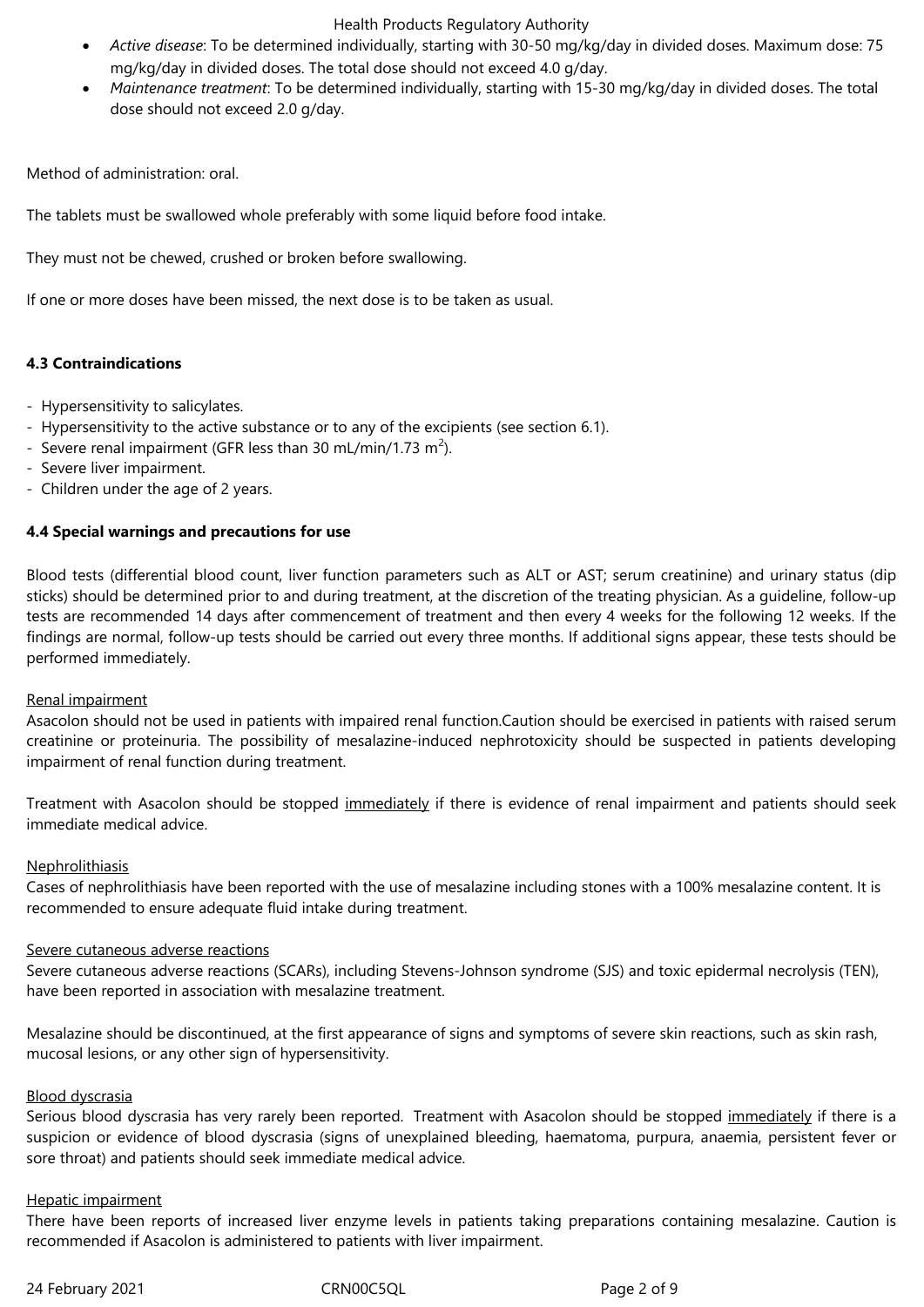#### Cardiac hypersensitivity reactions

Mesalazine-induced cardiac hypersensitivity reactions (myo- and pericarditis) have rarely been reported with Asacolon. In case of a suspected mesalazine-induced cardiac hypersensitivity Asacolon must not be reintroduced. Caution should be taken in patients with previous myo- and pericarditis of allergic background regardless of its origin.

## Pulmonary disease

Patients with pulmonary disease, in particular asthma, should be very carefully monitored during treatment with Asacolon.

## Adverse drug reactions to Sulphasalazine

Patients with a history of adverse drug reactions to sulphasalazine therapy should be kept close under medical supervision. Treatment must be stopped immediately if acute symptoms of intolerance occur such as abdominal cramps, acute abdominal pain, fever, severe headache and rash.

#### Gastric and duodenal ulcers

In case of existing gastric or duodenal ulcers treatment should begin with caution based on theoretical grounds.

#### Tablets in stool

A limited number of reports of intact tablets in stool have been received. What appear to be intact tablets may in some cases represent largely empty shells of the coated tablets. If intact tablets are observed in the stool repeatedly, the patient should consult his/her physician.

#### Intolerance to carbohydrates

Patients with rare hereditary problems of galactose intolerance, Lapp lactase deficiency or glucose-galactose malabsorption should not take this medicine.

#### Older patients

Use in older patients should be handled with caution and the product should only be prescribed to patients having a normal or non-severely impaired liver and renal function, see 4.3.

#### Paediatric population

There is only limited documentation for an effect in children (age 6-18 years), see section 4.2. Pharmaceutical excipients of special interest This medicine contains less than 1 mmol sodium (23 mg) per dosage unit, i.e. is essentially "sodium-free".

#### **4.5 Interaction with other medicinal products and other forms of interactions**

#### *No interaction studies have been performed.*

There is weak evidence that mesalazine might decrease the anticoagulant effect of warfarin.

In patients who are concomitantly treated with azathioprine, or 6-mercaptopurine or thioguanine, a possible increase in the myelosuppressive effects of azathioprine, or 6-mercaptopurine or thioguanine should be taken into account.

As a result, life-threatening infection can occur.

Patients should be closely observed for signs of infection and myelosuppression. Haematological parameters, especially the leukocyte, thrombocyte and lymphocytecell counts should be monitored regularly (weekly), especially at initiation of such combination therapy(see section 4.4).

If white blood cells are stable after 1 month, testing every 4 weeks for the following 12 weeks followed by 3 monthly monitoring intervals appears to be justified.

#### **4.6 Fertility, pregnancy and lactation**

24 February 2021 CRN00C5QL Page 3 of 9 **Pregnancy**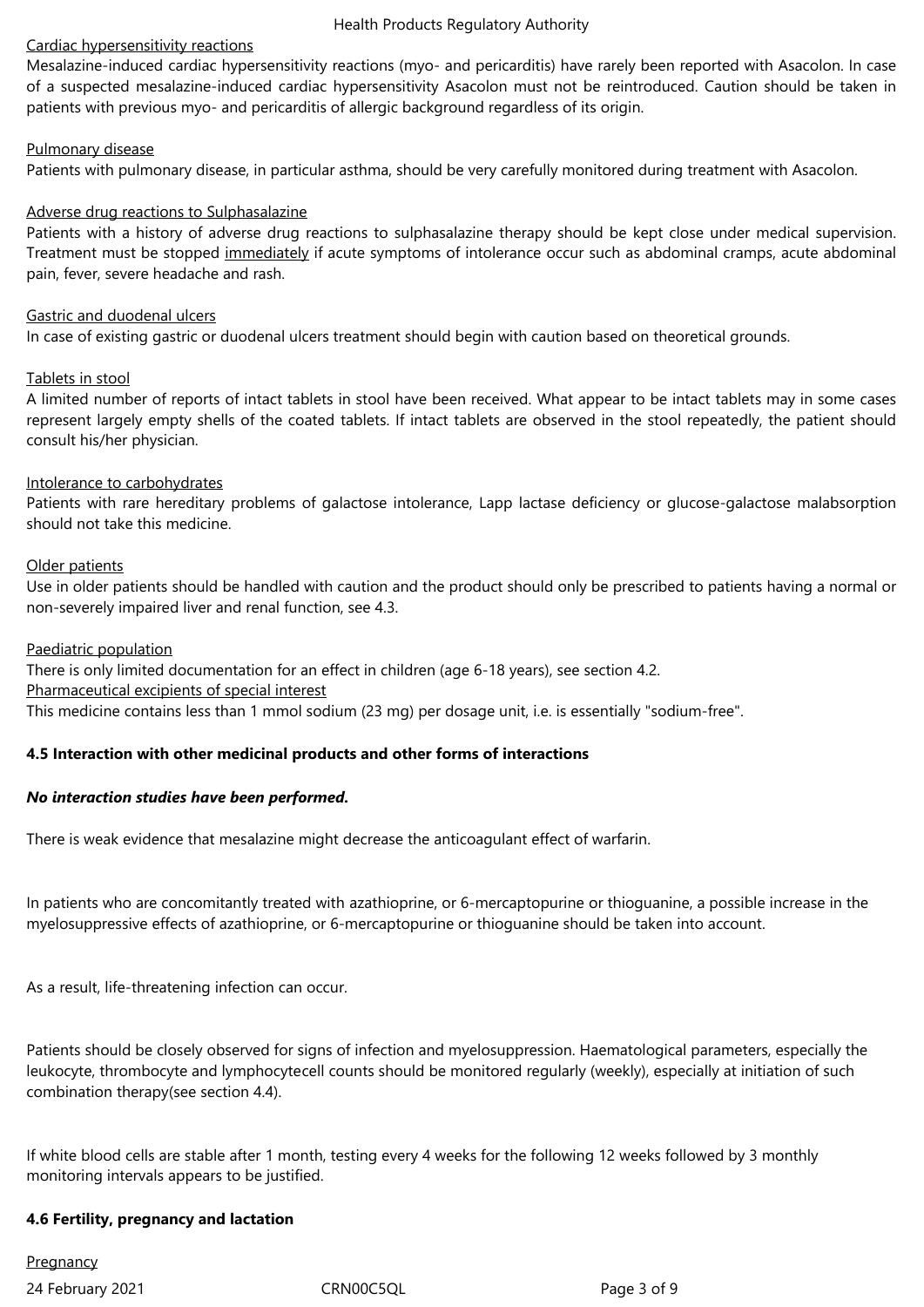There are no adequate data on the use of Asacolon in pregnant women. However, data from a limited number of exposed pregnancies indicate no adverse effect of mesalazine on the pregnancy or on the health of the fetus/newborn child. To date no other relevant epidemiologic data are available.

In one single case after long-term use of a high dose of mesalazine (2-4 g, orally) during pregnancy, renal failure in a neonate was reported.

Animal studies on oral mesalazine do not indicate direct or indirect harmful effects with respect to pregnancy, embryonic/fetal development, parturition or postnatal development. Asacolon should only be used during pregnancy if the potential benefit outweighs the possible risk.

## Breast-feeding

N-acetyl-5-aminosalicylic acid and to a lesser degree mesalazine are excreted in breast milk. The clinical significance of this has not been determined. Only limited experience during lactation in women is available to date. Hypersensitivity reactions such as diarrhoea in the infant cannot be excluded. Therefore, Asacolon should only be used during breast-feeding, if the potential benefit outweighs the possible risk. If the infant develops diarrhoea, breast-feeding should be discontinued.

## **Fertility**

No effects on fertility have been observed.

## **4.7 Effects on ability to drive and use machines**

Asacolon has no or negligible influence on the ability to drive and use machines.

## **4.8 Undesirable effects**

## *a) Summary of the safety profile*

Asacolon 800 mg GR Tablets have been evaluated in 140 patients with mild to moderate active ulcerative colitis in one controlled study lasting for 10 weeks comparing safety and efficacy versus another 141 patients treated with placebo. Treatment related undesirable effects in the Asacolon group with the highest reporting rate were worsening of ulcerative colitis (3.6%), haematuria (2.9%), and ketonuria (2.1%). All undesirable effects with Asacolon 800 mg GR Tablets were of mild to moderate severity. Discontinuations due to adverse reactions occurred in 8.6% of patients in the Asacolon group and in 21.3% of patients in the placebo group. Most of the drug related reactions that led to study drug discontinuation were related to worsening of ulcerative colitis.

Organ specific adverse drug reactions affecting the heart, lungs, liver, kidneys, pancreas, skin and subcutaneous tissue have been reported.

Treatment must be stopped immediately if acute symptoms of intolerance occur such as abdominal cramps, acute abdominal pain, fever, severe headache and rash.

Severe cutaneous adverse reactions (SCARs), including Stevens-Johnson syndrome (SJS) and toxic epidermal necrolysis (TEN), have been reported in association with mesalazine treatment (see section 4.4).

#### *b) Tabulated summary of adverse reactions*

Undesirable effects reported from clinical studies with patients treated with Asacolon 400 mg GR tablets and other sources are listed below.

| <b>System Organ</b><br><b>Class</b>               | Common<br>(≥ 1/100)<br>to $\leq$<br>1/10 | <b>Uncommon</b><br>(≥ 1/1,000)<br>to $< 1/100$ )         | Rare<br>$( \geq 1/10,000$ to<br>< 1/1,000 | <b>Very rare</b><br>(< 1/10,000)                                                                                 | <b>Frequency not known</b> |
|---------------------------------------------------|------------------------------------------|----------------------------------------------------------|-------------------------------------------|------------------------------------------------------------------------------------------------------------------|----------------------------|
| <b>Blood and</b><br>lymphatic<br>system disorders | $- -$                                    | eosinophilia<br>(as part of<br>an allergic<br>reaction). | $ -$                                      | altered blood<br>counts (aplastic<br>anemia,<br>agranulocytosis,<br>pancytopenia,<br>neutropenia,<br>leucopenia, | $- -$                      |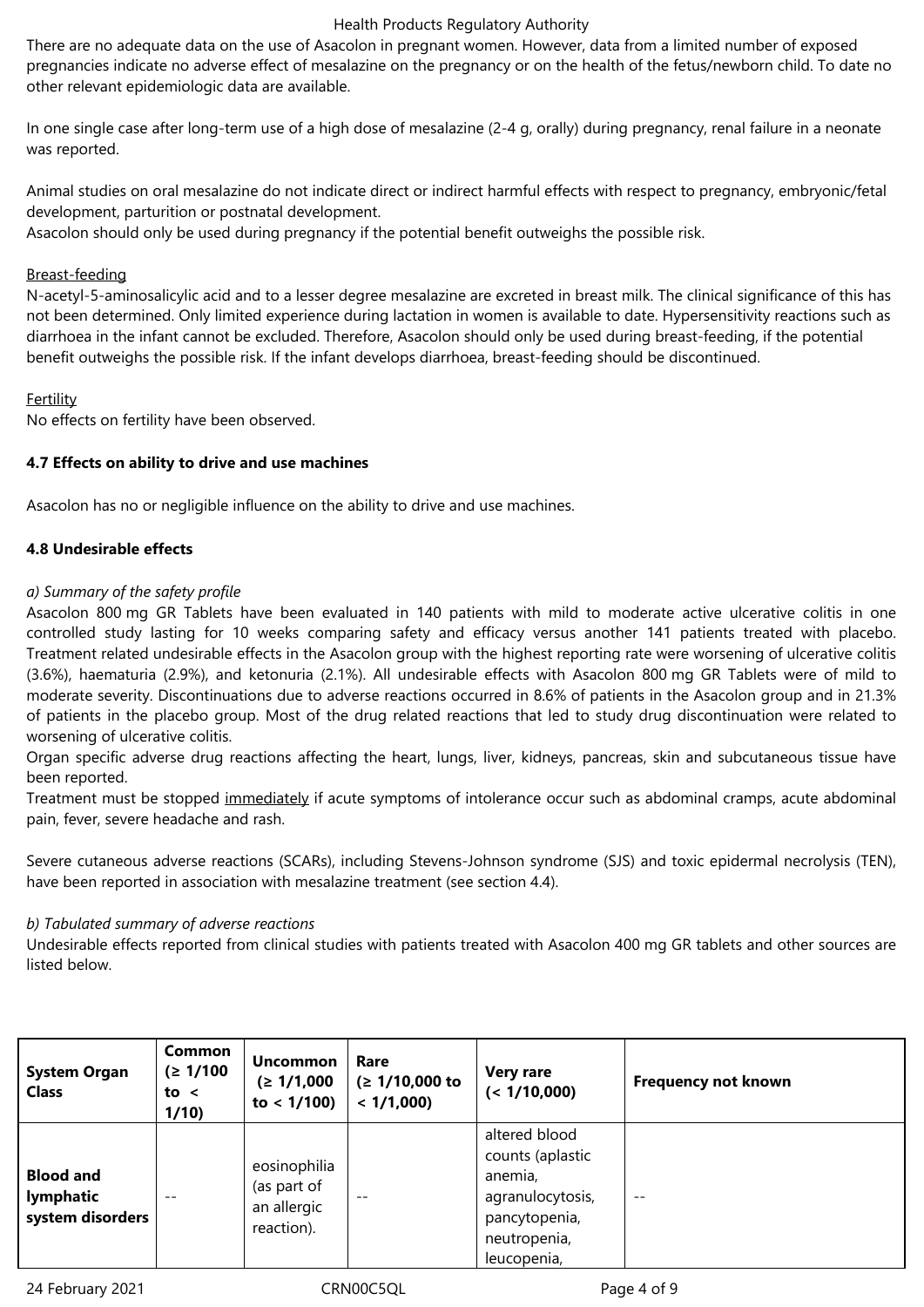|                                                                 |                            |                         | ricaidi ribaacts negalatoly Additiont                                |                                                                                                                                                                                                                                                                 |                                                                                                                             |
|-----------------------------------------------------------------|----------------------------|-------------------------|----------------------------------------------------------------------|-----------------------------------------------------------------------------------------------------------------------------------------------------------------------------------------------------------------------------------------------------------------|-----------------------------------------------------------------------------------------------------------------------------|
|                                                                 |                            |                         |                                                                      | thrombocytopeni                                                                                                                                                                                                                                                 |                                                                                                                             |
|                                                                 |                            |                         |                                                                      | a).                                                                                                                                                                                                                                                             |                                                                                                                             |
| Immune system<br>disorders                                      | $\overline{\phantom{a}}$ . | $- -$                   |                                                                      | hypersensitivity<br>reactions such as<br>allergic exanthema,<br>drug fever, lupus<br>erythematosus<br>syndrome,<br>pancolitis.                                                                                                                                  | --                                                                                                                          |
| Nervous system                                                  |                            |                         | headache,                                                            | peripheral                                                                                                                                                                                                                                                      |                                                                                                                             |
| disorders                                                       | $- -$                      | paresthesia.            | dizziness.                                                           | neuropathy.                                                                                                                                                                                                                                                     | $- -$                                                                                                                       |
| <b>Cardiac</b>                                                  |                            |                         | myocarditis,                                                         |                                                                                                                                                                                                                                                                 |                                                                                                                             |
| disorders                                                       |                            | $- -$                   | pericarditis.                                                        |                                                                                                                                                                                                                                                                 | $- -$                                                                                                                       |
| <b>Respiratory,</b><br>thoracic and<br>mediastinal<br>disorders | $- -$                      |                         |                                                                      | allergic and<br>fibrotic lung<br>reactions<br>(including<br>dyspnoea, cough,<br>bronchospasm,<br>alveolitis,<br>pulmonary<br>eosinophilia, lung<br>infiltration,<br>pneumonitis),<br>interstitial<br>pneumonia,<br>eosinophilic<br>pneumonia, lung<br>disorder. | pleurisy                                                                                                                    |
| <b>Gastrointestinal</b><br>disorders                            | dyspepsia.                 |                         | abdominal pain,<br>diarrhoea,<br>flatulence,<br>nausea,<br>vomiting. | acute pancreatitis                                                                                                                                                                                                                                              |                                                                                                                             |
| <b>Hepato-biliary</b><br>disorders                              | $\overline{\phantom{a}}$ . | $-$                     |                                                                      | changes in liver<br>function<br>parameters<br>(increase in<br>transaminases and<br>cholestasis<br>parameters),<br>hepatitis,<br>cholestatic<br>hepatitis.                                                                                                       |                                                                                                                             |
| <b>Skin and</b><br>subcutaneous<br>tissue disorders             | rash.                      | urticaria,<br>pruritus. | photosensitivity<br>$\star$<br>* see section c)                      | alopecia.                                                                                                                                                                                                                                                       | Stevens-Johnson syndrome (SJS),<br>toxic epidermal necrolysis (TEN)                                                         |
| Musculoskeletal,<br>connective<br>tissue and bone<br>disorders  |                            | $\sim$ $\sim$           |                                                                      | myalgia, arthralgia.                                                                                                                                                                                                                                            | lupus-like syndrome with pericarditis<br>and pleuropericarditis as prominent<br>symptoms as well as rash and<br>arthralgia. |
| <b>Renal and</b><br>urinary<br>disorders                        | $- -$                      | $ -$                    |                                                                      | impairment of<br>renal function<br>including acute<br>and chronic<br>interstitial nephritis<br>and renal                                                                                                                                                        | Nephrolithiasis**<br>** see section 4.4 for further<br>information                                                          |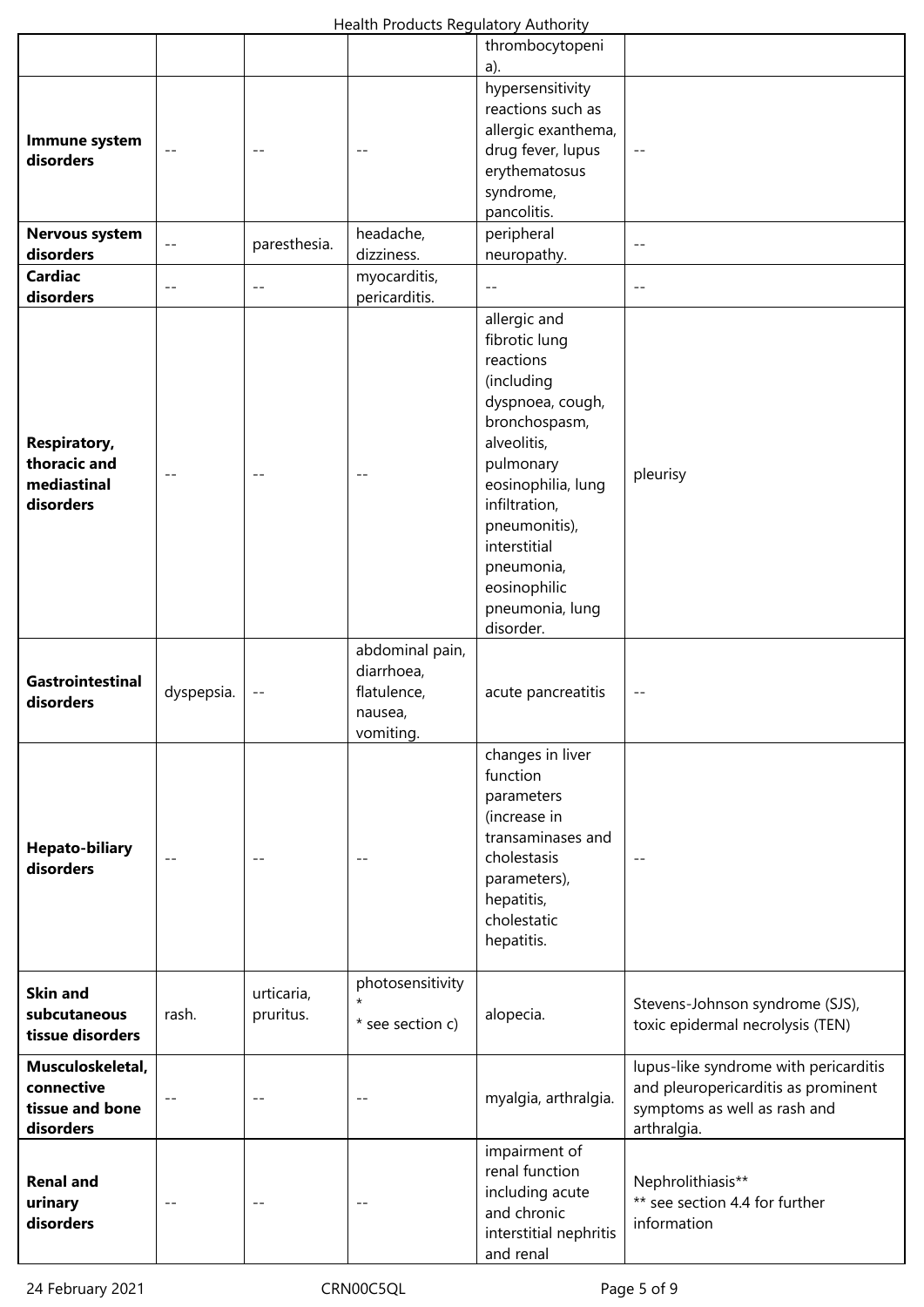|                                                               |       |                         | syndrome, renal<br>failure which may<br>be reversible on<br>early withdrawal. |                                                                                                                                                                                               |
|---------------------------------------------------------------|-------|-------------------------|-------------------------------------------------------------------------------|-----------------------------------------------------------------------------------------------------------------------------------------------------------------------------------------------|
| <b>Reproductive</b><br>system and<br>breast disorders         | $ -$  |                         | oligospermia<br>(reversible).                                                 |                                                                                                                                                                                               |
| General<br>disorders and<br>administration<br>site conditions |       | pyrexia,<br>chest pain. |                                                                               | intolerance to mesalazine with<br>C-reactive protein increased and/or<br>exacerbation of symptoms of<br>underlying disease                                                                    |
| <b>Investigations</b>                                         | $- -$ |                         |                                                                               | blood creatinine increased, weight<br>decreased, creatinine clearance<br>decreased, amylase increased, red<br>blood cell sedimentation rate<br>increased, lipase increased, BUN<br>increased. |

## *c) Description of selected adverse reactions*

An unknown number of the above mentioned undesirable effects are probably associated to the underlying IBD rather than Asacolon/mesalazine medication. This holds true especially for gastrointestinal undesirable effects, arthralgia, and alopecia. To avoid blood dyscrasia resulting from developing bone marrow depression patients should be monitored with care (see section 4.4).

Under co-administration of mesalazine with immunosuppressive drugs, such as azathioprine, or 6-MP, or thioguanine, life-threatening infection can occur (see section 4.5).

#### Photosensitivity

More severe reactions are reported in patients with pre-existing skin conditions such as atopic dermatitis and atopic eczema.

#### *d) Paediatric population*

There is only limited safety experience with the use of Asacolon tablets in the paediatric population. It is expected that the target organs of possible adverse reactions in the paediatric population are the same as for adults (heart, lungs, liver, kidneys, pancreas, skin and subcutaneous tissue.

#### **Reporting of suspected adverse reactions**

Reporting suspected adverse reactions after authorisation of the medicinal product is important. It allows continued monitoring of the benefit/risk balance of the medicinal product. Healthcare professionals are asked to report any suspected adverse reactions via the HPRA Pharmacovigilance; Earlsfort Terrace IRL-Dublin 2; Tel: +353 1 6764971; Fax: +353 1 6762517. Website: www.hpra.ie; E-mail: medsafety@hpra.ie.

#### **4.9 Overdose**

There is l[ittle data on](http://www.hpra.ie/) overdos[e \(e.g. intended suic](mailto:medsafety@hpra.ie)ide with high oral doses of mesalazine), which do not indicate renal or hepatic toxicity. There is no specific antidote and treatment is symptomatic and supportive.

## **5 PHARMACOLOGICAL PROPERTIES**

#### **5.1 Pharmacodynamic properties**

Pharmacotherapeutic group: Intestinal anti-inflammatory agents, ATC code: A07EC02

#### Mechanism of action

Asacolon contains mesalazine, also known as 5-aminosalicylic acid, which has an anti-inflammatory effect through a mechanism that has not yet been fully clarified. Mesalazine has been shown to inhibit LTB4-stimulated migration of intestinal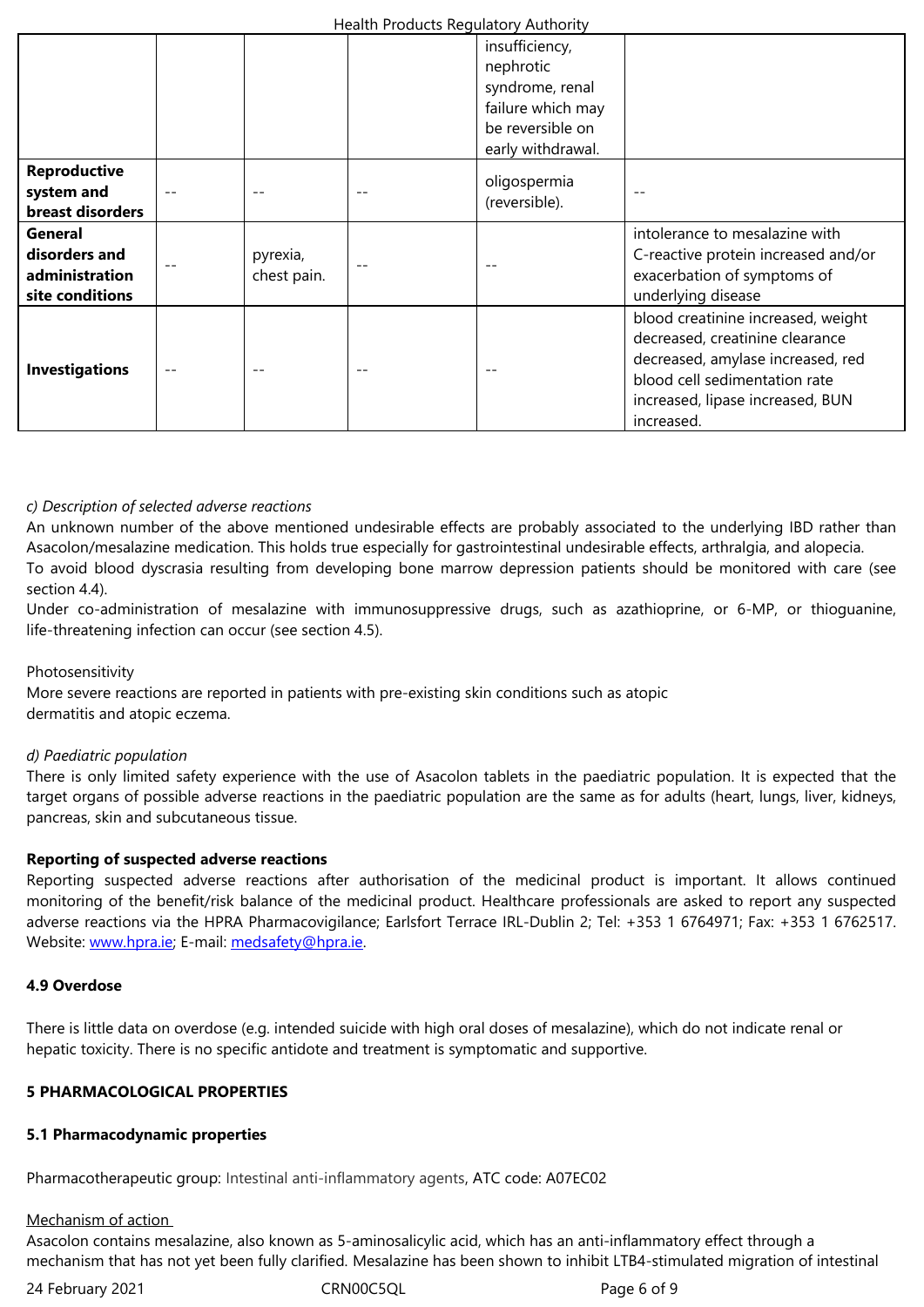macrophages and thus may reduce intestinal inflammation by restricting migration of macrophages to inflamed areas. The production of pro-inflammatory leukotrienes (LTB4 and 5-HETE) in macrophages of the intestinal wall is inhibited. Recently mesalazine has been shown to activate PPAR-γ receptors which counteract nuclear activation of intestinal inflammatory responses.

## Pharmacodynamic effects

Under trial conditions mesalazine inhibited the cyclooxygenase and thus, the release of thromboxane  $B_2$  and prostaglandin E<sub>2</sub>, but the clinical meaning of this effect is still unclear. Mesalazine inhibits the formation of platelet activating factor (PAF). Mesalazine is also an antioxidant; it has been shown to decrease formation of reactive oxygen products and to capture free radicals.

## Clinical efficacy and safety

## *Mild to moderate acute ulcerative colitis*

One placebo controlled, double-blind trial has been conducted with Asacolon 800 mg GR Tablets including 281 patients with mild to moderate UC. The primary outcome was clinical remission (UCDAI, stool frequency and bleeding scores of 0, and no fecal urgency) at week 6. Due to misclassification of some of the sigmoidoscopy readings at recruitment, a post hoc analysis was performed restricting analysis to UC patients with the endoscopically active disease confirmed by an independent reader.

Overall, 35.1% of patients (40 of 114) in the Asacolon 800 group and 20.9% of patients (23 of 110) in the placebo group showed clinical remission resulting in an absolute difference in remission rate of 14.2% (P = .018; 95% CI of the between-group difference, 2.4%–25.4%).

## *Maintenance of remission of ulcerative colitis*

The efficacy of Asacolon 400 was investigated in a double blind randomized placebo-controlled study including 264 patients. Treatment success Asacolon 400 (0.8 g/day and 1.6 g/day) was comparedby endoscopic evaluation at the 6-month endpoint with the placebo group by using the Fischer exact test. In the intention-to-treat analysis of all patients, 42 of 87 patients (48.3%) in the placebo group had treatment success compared to 57 of the 90 patients (63.3% [CI, 52.8% to 73.8%]) in the group receiving 0.8 g/day (P= 0.050) and 61 of the 87 patients (70.1% [CI, 59.9% to 80.3%]) in the group receiving 1.6 g/day (P= 0.005). Asacolon 400 mg GR Tablets were safe and effective in maintaining remission in quiescent ulcerative colitis.

## *Maintenance of surgically-induced remission of Crohn's Disease*

One open-label study in 15 collaborating centresenrolled 110 CD patients operated for Crohn's disease by first intestinal resection, of which 47 evaluable patients treated with Asacolon 400 (2.4 g/day) were compared to 48 patients given no treatment. The cumulative proportion of recurrence at 6, 12 and 24 months was significantly lower in the mesalazine group than in the untreated group (P=0.002). At 24 months the cumulative proportions of endoscopic recurrence were 0.52 ( $\pm$ 0.12)  $(\pm S.E.M.)$  and 0.85 ( $\pm$ 0.07), respectively. The cumulative proportions of severe recurrence was also significantly lower in the Asacolon 400 group 0.17 (±0.09) vs. 0.38 (±0.09); P=0.021. The results of the study indicate that Asacolon 400 mg GR Tablets are safe and delay the recurrence and lessens the severity of the disease at 2 years.

## **5.2 Pharmacokinetic properties**

#### Absorption

Asacolon tablets are coated with a pH-responsive polymer which enables the release of mesalazine only at a pH above 7, i.e. within the terminal ileum and colon, which are the main sites of inflammation in IBD.

After any initial disruption of the coating mesalazine will continue to be released irrespective of the pH. Asacolon tablets have been designed to minimize the absorption of mesalazine from the digestive tract.

After a single dose of 2.4 g of mesalazine (3 Asacolon 800 mg GR Tablets) in healthy volunteers under fasting conditions quantifiable amounts (> 2.00 ng/mL) of mesalazine were observed in plasma after 4.5 h (median t<sub>lag</sub>).

The geometric mean C<sub>max</sub>-value of mesalazine was 387.86ng/mL with a median t<sub>max</sub> of 14.0 h, whereas that of N-acetyl mesalazine was 971.09 ng/mL with an identical median  $t_{\text{max}}$ , i.e. 14.0 h.

Based on the recovery of unchanged mesalazine and the main metabolite N-acetyl mesalazine in collected urine after oral fasted administration approximately 23% of the dose (more than 95% as metabolite) was excreted renally within 60 h.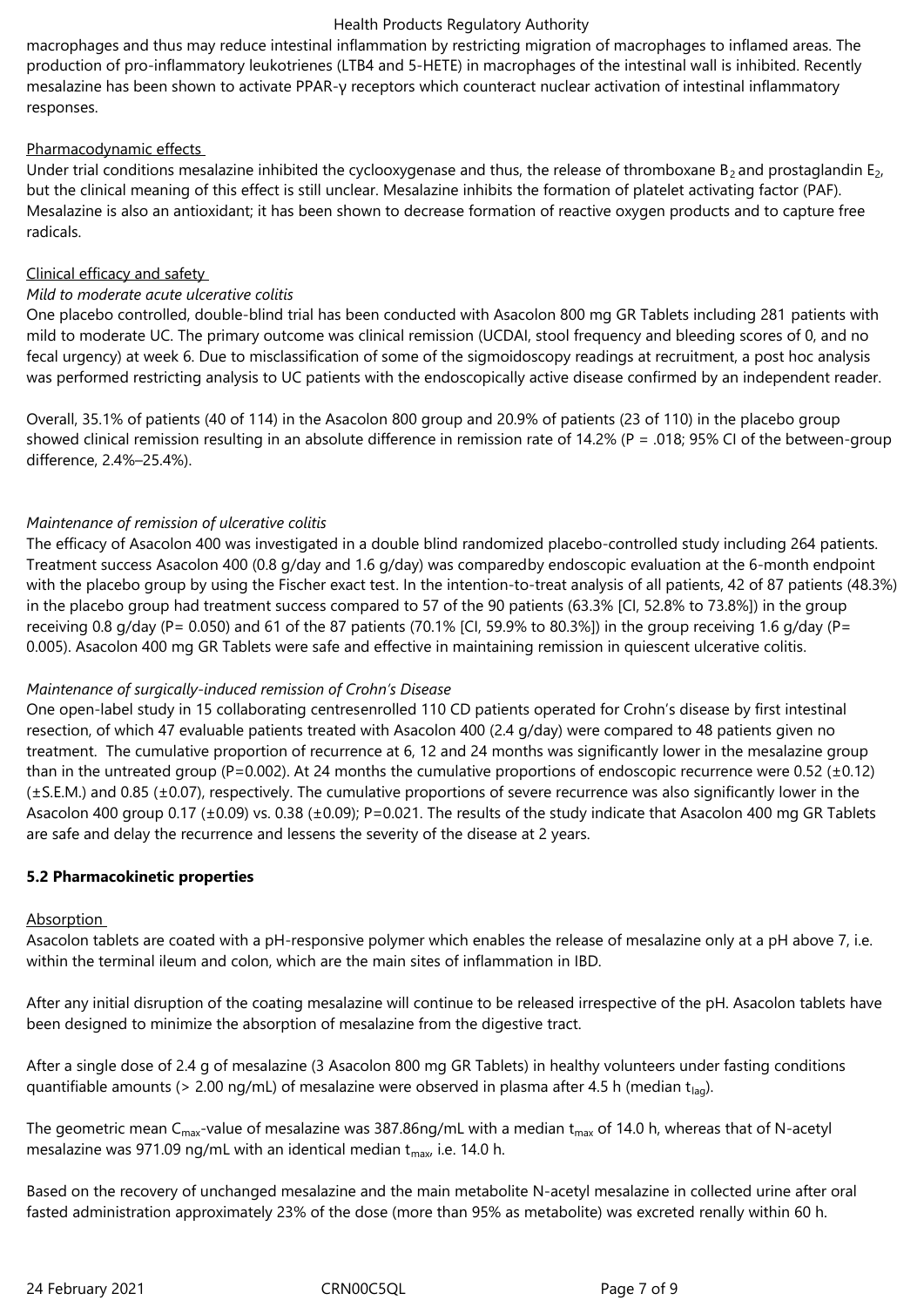Following concomitant food intake in the same study, a single dose of 2.4 g of mesalazine resulted in quantifiable amounts of mesalazine after 14.5 h (median t<sub>lag</sub>). The geometric mean C<sub>max</sub>-value of mesalazine was 653.56 ng/mL with a median t<sub>max</sub> of about 30.0 h, whereas that of N-acetyl mesalazine was 1245.46 ng/mL with a median  $t_{\text{max}}$  of 30.0 h.

Based on the recovery of unchanged mesalazine and the main metabolite N-acetyl mesalazine in collected urine after oral fed administration, approximately 23% of the dose (more than 95 % as metabolite) was excreted renally within 60 h.

Following concomitant food intake the C<sub>max</sub>-values of mesalazine increased 1.69-fold, and the extent of exposure (AUC<sub>0-tlast</sub>) increased 1.23-fold. Concerning N-acetyl mesalazine after concomitant food intake the C<sub>max</sub>-values increased 1.28-fold, whereas its extent of exposure remained practically unchanged.

## **Distribution**

About 43% mesalazine and about 78% N-acetyl mesalazine are bound to plasma proteins. Approximately 77 % of the administered dose remains in the gut lumen and the mucosal tissue.

The mean apparent volume of distribution per kg of body weight (Vd<sub>w</sub>) was 147.73 L/kg (geometric mean: 76.06 L/kg) after a single dose of 2.40 g of mesalazine (3 GR tablets of Asacolon 800 mg) in healthy volunteers under fasting conditions. Based upon the absorption of 23.2% of the administered dose, this parameter is equal to 34.27 L/kg (geometric mean: 17.65 L/kg). Low concentrations of mesalazine and N-acetyl mesalazine have been detected in human breast milk. The clinical significance of this has not been determined.

## Biotransformation

Mesalazine is metabolised both by the intestinal mucosa and the liver to the inactive metabolite N-acetyl mesalazine. About 96% of the drug recovered in the urine after oral administration is found as the main metabolite N-acetyl-mesalazine.

## Elimination

The elimination of mesalazine is essentially urinary and faecal in the form of mesalazine and its N-acetyl metabolite. The geometric mean of total apparent clearance of mesalazine after administration of 2.40 g of mesalazine (3 GR tablets of Asacolon 800 mg) in healthy volunteers under fasting conditions was about 318 L/h (geometric mean, CV% = 137.67%, intersubject). The median elimination half-life was 17 h ranging from 10 to 50 h.

About 23% of the total dose administered was recovered in the urine within 60 h after fasted administration mainly as N-acetyl mesalazine and as the parent compound (about 1%).

#### Linearity/non-linearity

In a cross-over design with 3 test periods and 3 ascending oral doses of Asacolon 400 mg GR Tablets administered 6 hourly over 4 consecutive doses (total daily dose of mesalazine: 3200, 4800, 6400 mg) it was shown that the absorption and elimination kinetics for mesalazine are dose independent for the 3 doses evaluated.

For each dose, about  $\frac{3}{4}$  of the dose was available for the therapeutic activity for the colon. Only about  $\frac{1}{4}$  of each dose was absorbed and excreted in the urine, primarily as the metabolite.

Based on urine drug excretion, plasma drug  $C_{max}$ 's and the combined plasma AUC's, there was a linear dose response for the 3 Asacolon tablet doses. The clinical performance of Asacolon should be similar for the range of doses evaluated in this study.

Pharmacokinetic/pharmacodynamic relationship(s) No specific studies have been performed.

## **5.3 Preclinical safety data**

Effects in non-clinical studies were observed only at exposures considered sufficiently in excess of the maximum human exposure indicating little relevance to clinical use.

## **6 PHARMACEUTICAL PARTICULARS**

## **6.1 List of excipients**

Lactose monohydrate Sodium starch glycolate Magnesium stearate (E572) Talc (E553b) Povidone